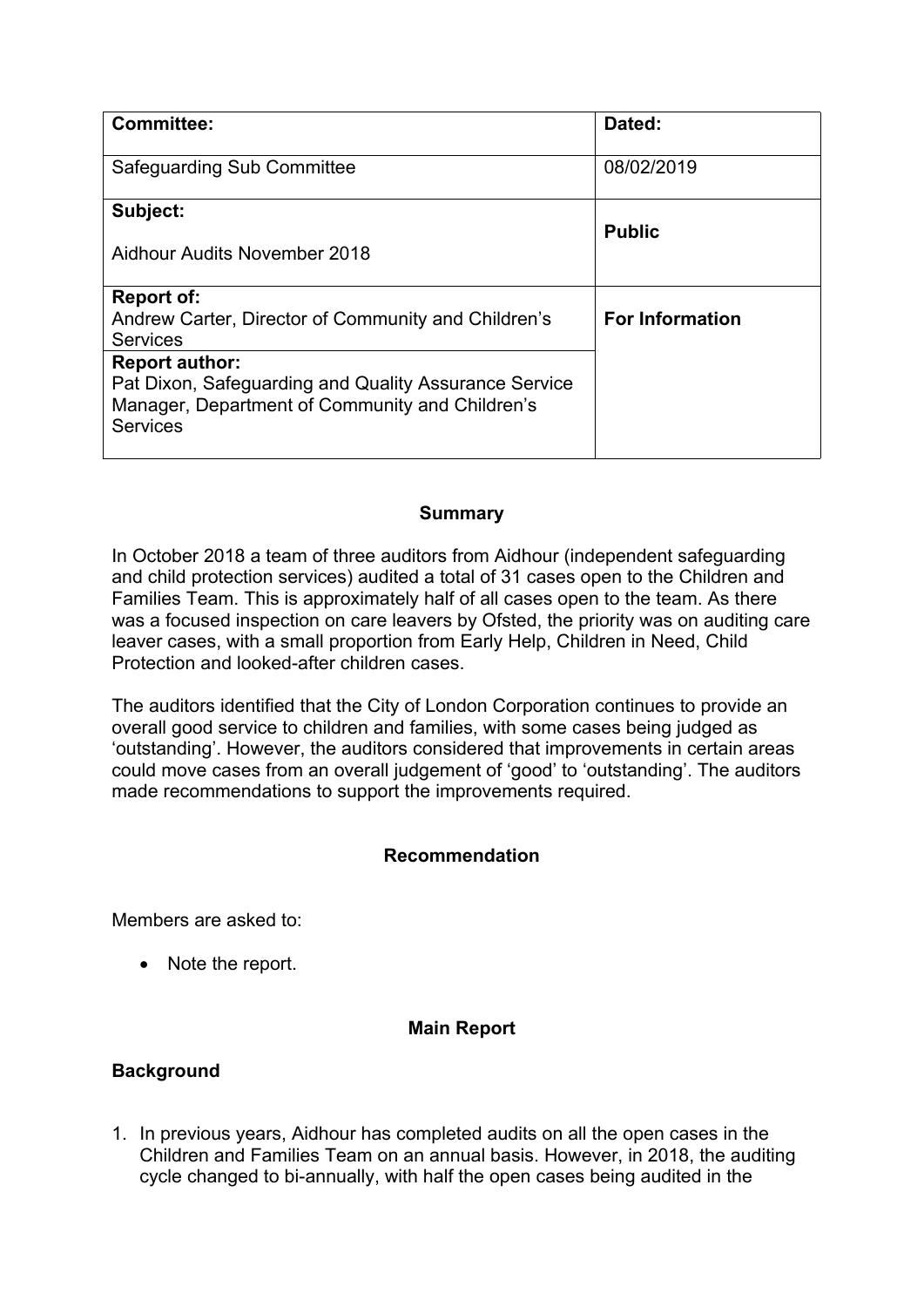autumn between October and November, and the other half being audited in spring between April and May. The reason for this change is to ensure that there are always current audits available. It also allows for a more focused approach, as demonstrated by the focus on care leavers which supported the Ofsted inspection.

- 2. Audited cases are graded and awarded using the following methodology:
	- Independent review of case file records on Mosaic
	- Interview with allocated social worker/early help worker
	- Discussions with team managers
	- Feedback form (where available) from child/young person and their carers/parents.
- 3. Aidhour developed the audit tool used in the auditing process. The process follows the model used by Ofsted and focuses on impact and outcomes for young people, as well as on the process. Considering user feedback and information from the workers themselves ensures that information is appropriately triangulated and quality assured. Audits were moderated internally by the City of London Safeguarding and Quality Assurance Team.

## **Current Position**

4. Due to the changes around the auditing cycle, it has been difficult to draw on comparisons from previous years, as they involved auditing all cases. Therefore, this needs to be taken into consideration when looking at the outcome of the audits for 2018 in comparison to 2016 and 2017. As in the previous two year's audits and the 2016 Ofsted inspection, overall this audit found that the services that care leavers receive from the City of London Corporation continue to be very good. The table below shows the number of Care Leaver's cases that have been audited by year and the moderated grading that has been awarded.

|      | Total<br>number of<br>Care<br>Leaver's<br>cases<br>audited | Inadequate | Requires<br>improvement | Good     | Outstanding |
|------|------------------------------------------------------------|------------|-------------------------|----------|-------------|
| 2018 | 17                                                         |            | 5(30%)                  | 6(35%)   | (35%)<br>6  |
| 2017 | 16                                                         | 0          | (31%)<br>5              | 10 (63%) | (6%)        |
| 2016 | 13                                                         |            |                         | 12 (92%) | $(8\%)$     |

5. Aidhour identified very strong positive direct social work practice and partnership working. There was also evidence of positive relationship-based practice. Social workers worked hard with Care Leavers to engage and motivate the young people to fulfil their potential. Aidhour also identified strong evidence of the positive impact this had on young people's lives.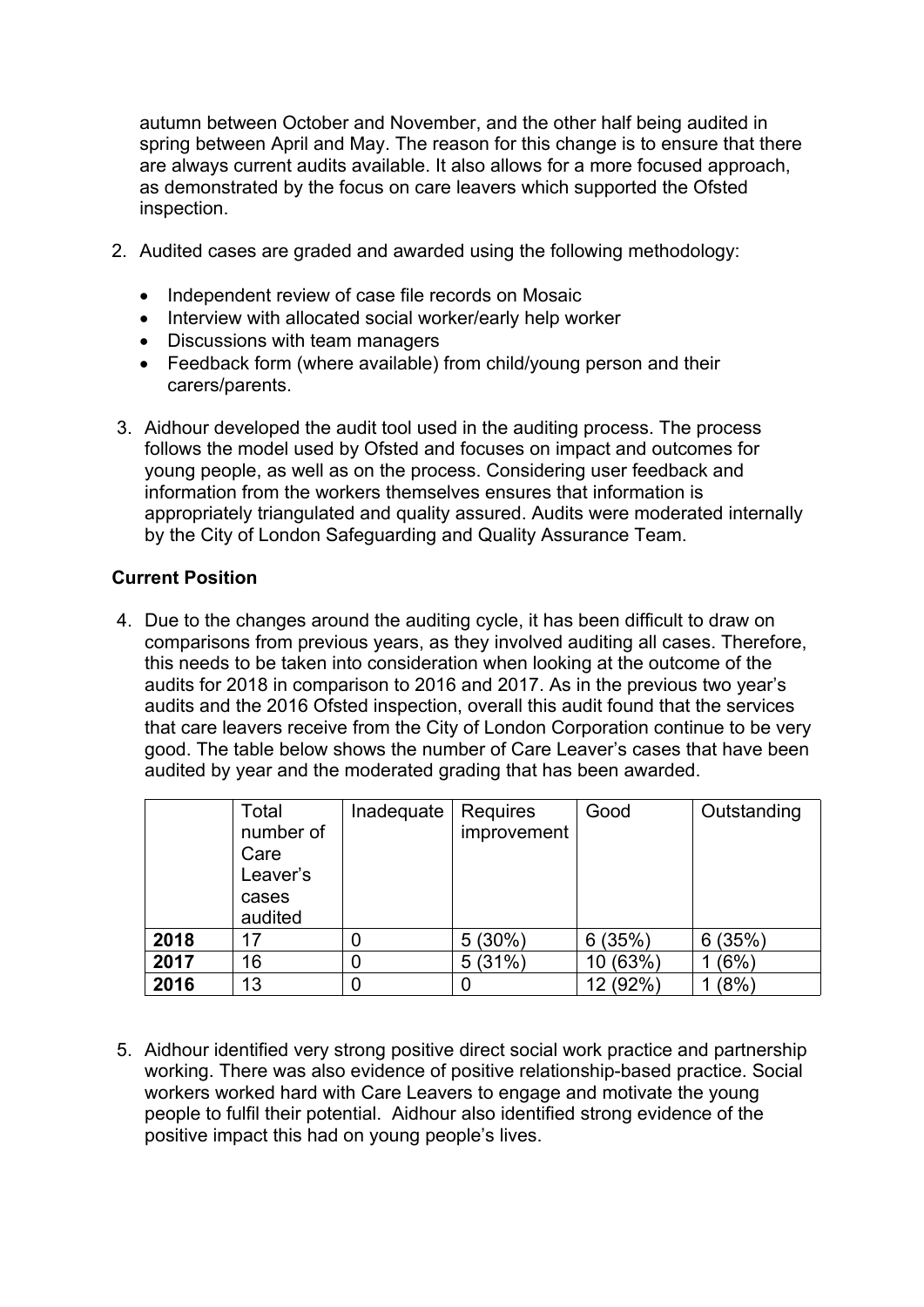- 6. Aidhour audits identified that social workers (and others for example, the virtual school personnel) often went "above and beyond". They were accessible to young people, who could contact them for help, support and assistance. The audits describe the social workers as being "compassionate and empathic, making themselves available to support young people to attend appointments, and attending university open days with them". Many young people report that they like their social workers and appreciate their intervention and support. There is strong evidence of positive and proactive corporate parenting. The positive and responsive social work supports the development of good-quality pathway plans, based on sound assessments.
- 7. The audits identified that, while practice and outcomes were (broadly speaking) good and, in some areas, outstanding, there were some process issues that tended to impact on the grading. While these process issues did not impact directly on the outcomes for children, they were discerned as impairing the quality of the case work overall. Examples of this were delays in writing up case records, supervision notes, Pathway Plans and other documents. In a limited number of cases, Pathway Plans had fallen out of timescale.
- 8. Recommendations for audits:
	- Introduce case mapping in group supervision sessions to focus on complex case work to foster effective, shared understanding of risks and needs.
	- Team managers should undertake joint visits and direct observations of practice to improve management oversight and provide confidence in practice.
	- Ensure that the supervision policy is fit for purpose and that supervision is reflective, outcomes-focused and is driving care planning for children and young people.
	- With support from human resources, ensure that team managers and service managers have a clear understanding of policy and procedures in relation to managing poor staff performance.

## **Conclusion**

- 9. Overall the audits identified positive practice and that the outcomes for young people were good and, in some cases, outstanding. The areas for development related more to the implementation of the processes that underpin practice. This was identified by the independent auditors and was progressed by the allocated social workers.
- 10.The findings and recommendations from the audits are currently being progressed, and it is envisaged that they will be in place by the end of January 2019.
- 11.The Assistant Director for People chairs a meeting called 'Getting from Good to Outstanding' which is attended by the team managers, service managers and the Independent Reviewing Officer. This meeting focuses on the actions from